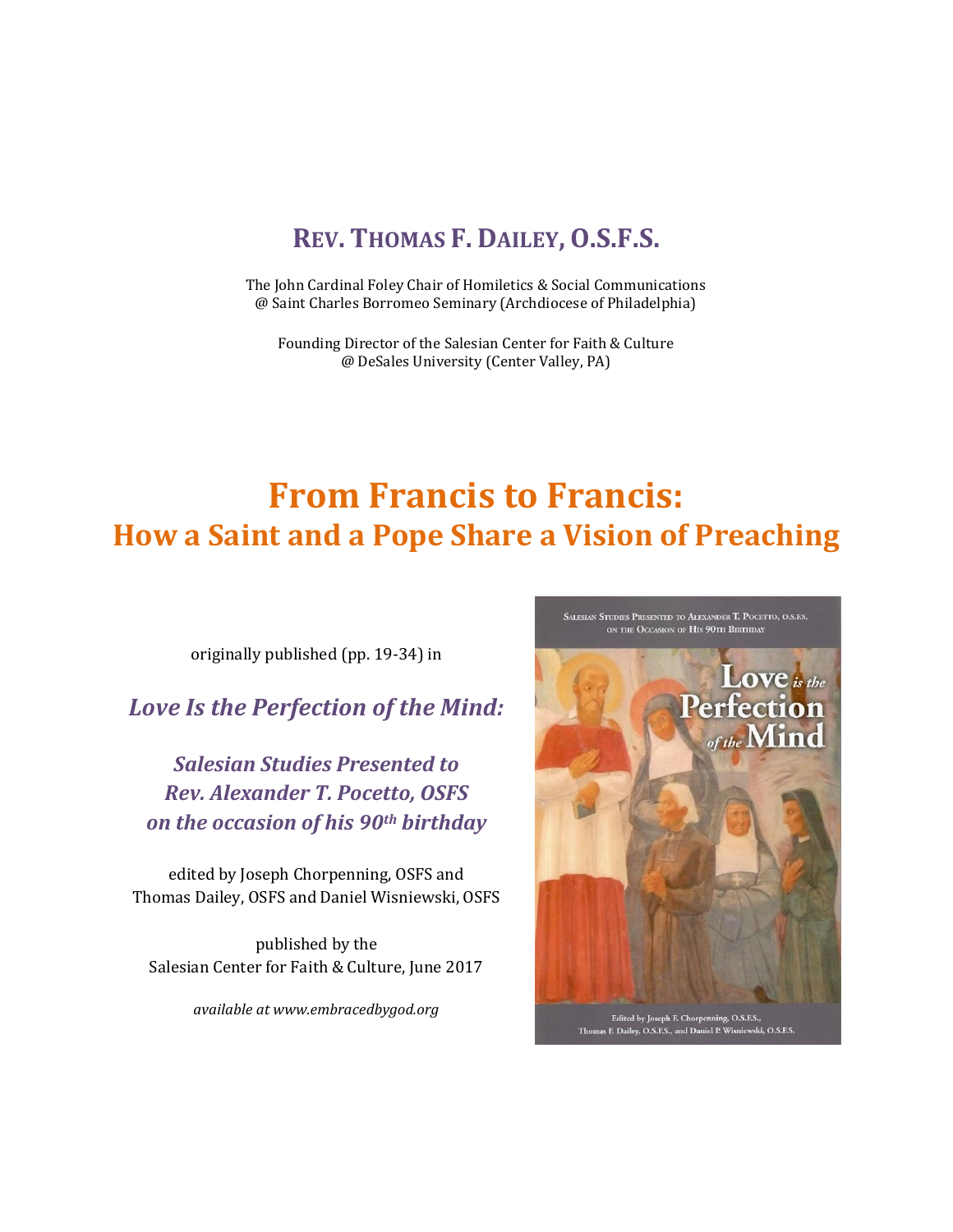#### $[p.19]$

*In my introduction to* Live Today Well,<sup>1</sup> *I drew parallels between two namesakes: St. Francis de Sales and Pope Francis. This essay expounds on one of those similarities, namely their shared vision of homiletics and their common concern for cultivating the art of preaching.* 

*Although he does not share their name, Fr. Alexander "Sandy" Pocetto has also been admired for the many ways in which he fulfills the herald's mission shared by the saint and the pope. Through his speaking and writing, he, too, proclaims the gospel in a way that teaches, persuades, and motivates people to believe in the love of God.* 

*It is my honor to offer this small tribute to my Oblate confrere, whose life and work have inspired me (and countless others) more than he knows.*

Two works, written centuries apart, share a powerful vision. "On the Preacher and Preaching" by St. Francis de Sales (1567-1622)<sup>2</sup> and "The Joy of the Gospel" *(Evangelii gaudium)* by Pope Francis<sup>3</sup> both focus attention on the spiritual and ecclesiological importance of preaching. For the saint, the desire to offer advice on the art of homiletics sprang from pastoral and fraternal charity: "Love cannot keep silent where the interests of one we love are involved" (OPP, 31). For the pope, the decision to address this topic in his first apostolic exhortation issues both from public concerns about this ministry and from his personal conviction that the homily "can actually be an intense and happy experience of the Spirit, a consoling encounter with God's word, a constant source of renewal and growth" (EG, 135).

#### *The State of Catholic Preaching*

Unfortunately, that happy experience is generally lacking in our day. Some report improvements in the state of Catholic preaching, but studies reveal that the poor quality of homilies is a primary reason why people no longer attend Mass.4 Conversely, research also shows that when seeking a new place of worship people seek a church where preaching is done well.<sup>5</sup>

But attending to the  $[p.20]$  importance of homiletics has not been a staple of Catholic culture. Even after the liturgical changes brought about by the Second Vatican Council, preaching has not been high on any list of congregational concerns. Fr. Richard John Neuhaus pointed out years ago<sup>6</sup> that this may be due to a specifically Catholic conception of the liturgical minister and the liturgical rites. On the one hand, he says, the *in persona Christi* character of Catholic clergy positions them to be valued not for their oratorical talents but for their personal qualities of being "holy, kindly, and approachable." On the other hand, the Catholic Mass situates the sermon within the broader scope of the Liturgy of the Word, which in turn Mass-goers tend to view as "the preliminary to be endured on the way to the Liturgy of the Eucharist."

Notwithstanding liturgical sensibilities, or a lack thereof, Catholics do suffer from the absence of artful preaching. Among the causes of congregational aggravation are three common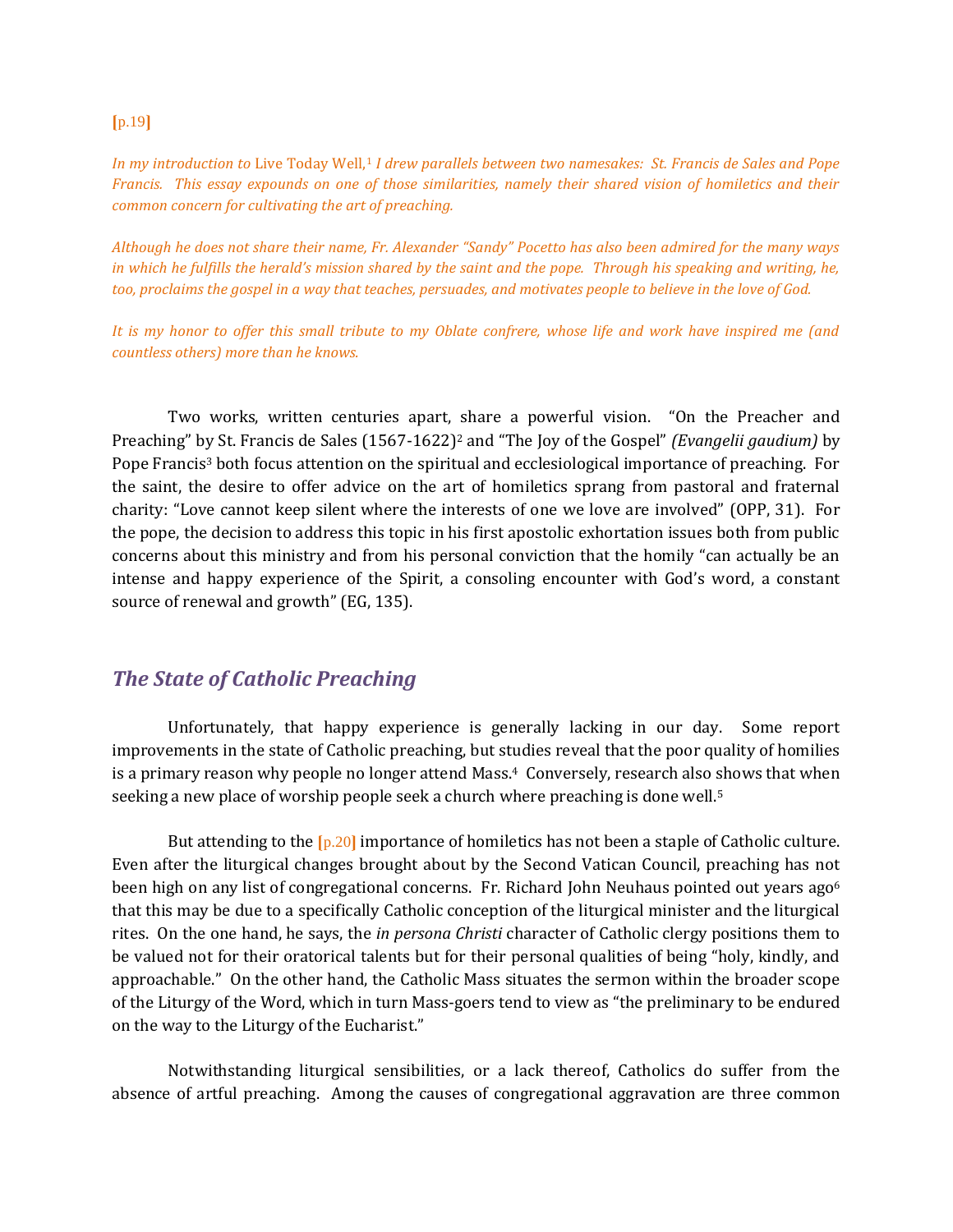problems identified by Benedict XVI,<sup>7</sup> which align with three commonplace attitudes among Catholic preachers recently critiqued by John Conley, SJ.<sup>8</sup>

The pope emeritus speaks out against "(g)eneric and abstract homilies which obscure the directness of God's word." That penchant for abstraction comes in many forms, from the "keeping it light" that Fr. Conley mentions to the dense exegesis that mistakes the liturgical pulpit for an academic podium. The divine word is also obscured when it is "hijacked"<sup>9</sup> and replaced with contemporary stories that supposedly offer greater relevance or meaningfulness.

Benedict also critiques the "useless digressions which risk drawing greater attention to the preacher than to the heart of the Gospel message." Sometimes this happens through efforts to entertain; other times it comes from an attempt to give a personal witness. However unintentional, thinking "it's all about you" (Conley) diverts the divine word from its intended destination, namely the mind and heart and soul of the hearer.

Finally, the most common complaint about Catholic preaching is that it lacks conviction and passion, which the pope emeritus attributes directly to a failure in prayerful preparation. When other pastoral matters take precedence, or when personal engagement with the sacred text is lacking, the preacher tends to "rely on the Holy Spirit alone" (Conley) to make up for the preparation he has neglected. But listeners know what they do not hear, and they respond accordingly. As the U.S. Conference of Catholic Bishops notes, a "steady diet of tepid or poorly prepared homilies is often cited as a cause for discouragement on the part of laity and even leading some to turn away from the Church."<sup>10</sup>

⦗p.21⦘ In sum, to use the rather pointed expression of a Philippine archbishop, the Catholic Church suffers today from "homily abuse." This, he says, is an "abuse of the kindness of the people who are forced to listen to long, winding, repetitious, boring, unorganized, unprepared, mumbled homilies." "In jest but certainly with some truth," he further notes that people today consider homilies to be "one of the obligatory scourges that they must go through every Sunday."<sup>11</sup>

Suffering such a scourge is not peculiar to contemporary church life. Even St. Francis de Sales had to grapple with "abuses" from the pulpit by ministers of his time. In an extensive study on the saint's preaching,<sup>12</sup> Dom Benedict Mackey cites three common problems experienced in the pulpits of the sixteenth and seventeenth centuries in Europe.

Some preachers focused on argument and frequently resorted to the (mis)use of philosophical and theological Scholasticism. As Mackey points out, an overreliance on erudition tended to create "a tightened web of abstract deductions (and) subtle argumentations, an inextricable chain of divisions and subdivisions which wearied the attention without clarifying the intelligence" (p. 82).

Other preachers sought to appear learned and tried to infuse their words with the language and logic of the Renaissance. As Mackey describes it, "(i)n place of borrowing from the Bible the majestic allure of style, the burst of colors, the force of thought and the grace of images, the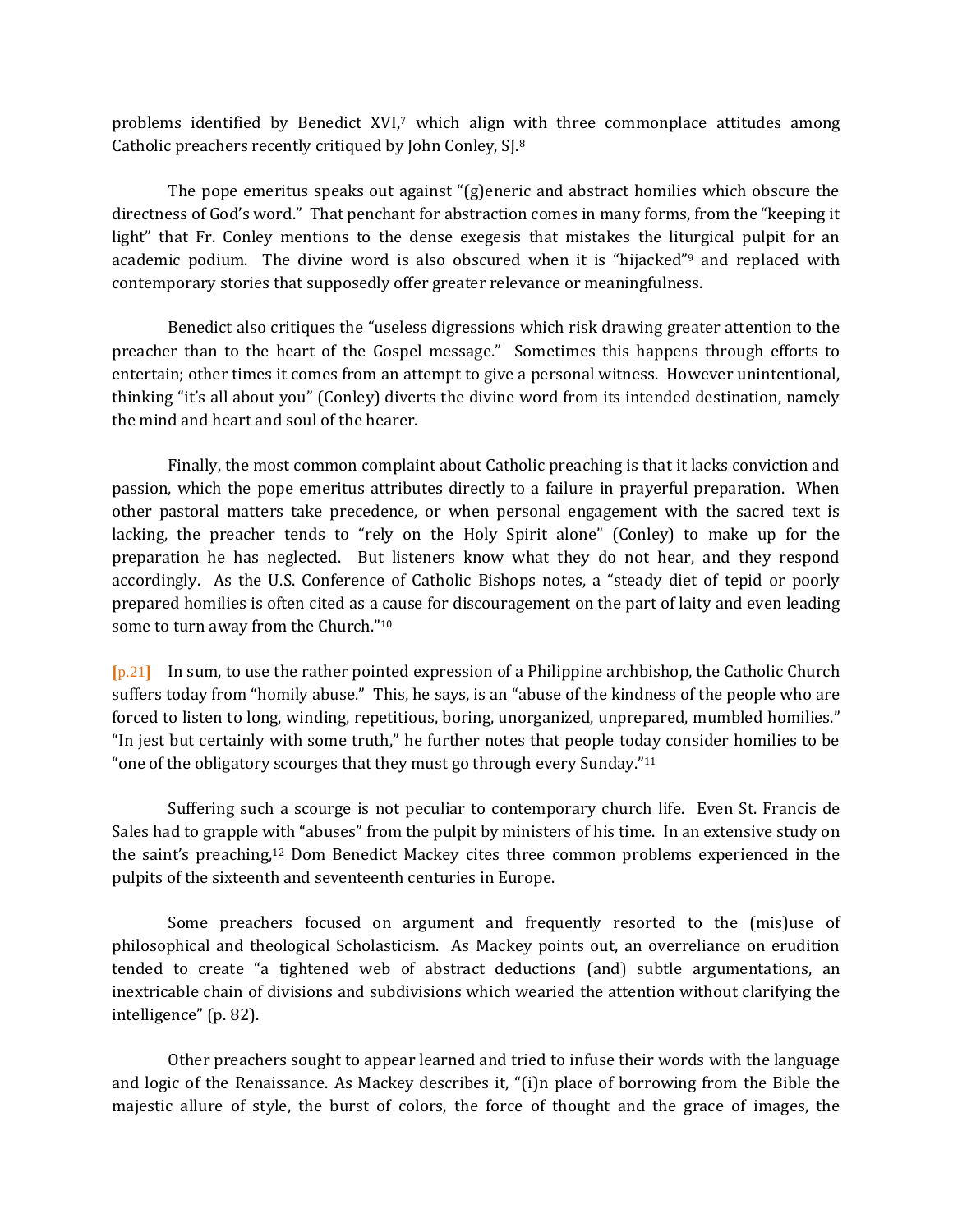preacher went to gather flowers on the Parnasse or transported from Olympus some stories which degraded his ministry and dishonored his word" (p. 82).

Then there were those whose grandiose words mistook style for substance. Their affected rhetoric missed the homiletic mark. Mackey cites Charles-Emile Freppel (1827-1891), bishop of Angers and a noted scholar of oratory, to describe this penchant among preachers: "One makes efforts, one marches gropingly, one searches adventurously for the true tone of the pulpit, but some seek it too low and crawl in triviality, (while) others perch themselves too high and are lost in turgidity. No one encounters the right way because all are distanced from the natural" (p. 84).

It would be left to Francis de Sales to initiate the restoration of sacred eloquence in his time and place.13 In our day, Pope Francis has called for a reform of the *ars dicendi* of preachers,<sup>14</sup> and his own preaching discloses how this can be done.

The Holy Father begins by acknowledging common complaints about the state of Catholic preaching. In his apostolic exhortation, he minces no words,  $[p.22]$  stating at the outset that "the faithful attach great importance to it, and that both they and their ordained ministers suffer because of homilies: the laity from having to listen to them and the clergy from having to preach them!" (EG, 135). His emotive analysis and helpful advice in what follows express his pastoral investment in the ministry of preaching.

Consistent with the problems noted above, Pope Francis critiques an abstract, academic approach to preaching. "A preaching which would be purely moralistic or doctrinaire, or one which turns into a lecture on biblical exegesis, detracts from this heart-to-heart communication which takes place in the homily" (EG, 142). Preferring synthesis to analysis, he points out that the "difference between enlightening people with a synthesis and doing so with detached ideas is like the difference between boredom and heartfelt fervor" (EG, 143).

So, too, the pope repeatedly emphasizes the fault of digressing from the sacred and inspired message of the Word. For him, the homily "cannot be a form of entertainment like those presented in the media," because the "preacher may be able to hold the attention of his listeners for a whole hour, but in this case his words become more important than the celebration of faith" (EG, 138). Similarly, he says it is not necessary "to talk about the latest news in order to awaken people's interest" (EG, 153).

Finally, the Holy Father laments the lack of preparedness of many preachers. He boldly discounts the passive reliance on the Holy Spirit that too many preachers adopt as a failsafe. "A preacher who does not prepare," writes the pope, "is not 'spiritual'; he is dishonest and irresponsible with the gifts he has received" (EG, 145). He points out how "Some people think they can be good preachers because they know what ought to be said, but they pay no attention to how it should be said, that is, the concrete way of constructing a sermon. They complain when people do not listen to or appreciate them, but perhaps they have never taken the trouble to find the proper way of presenting their message" (EG, 156).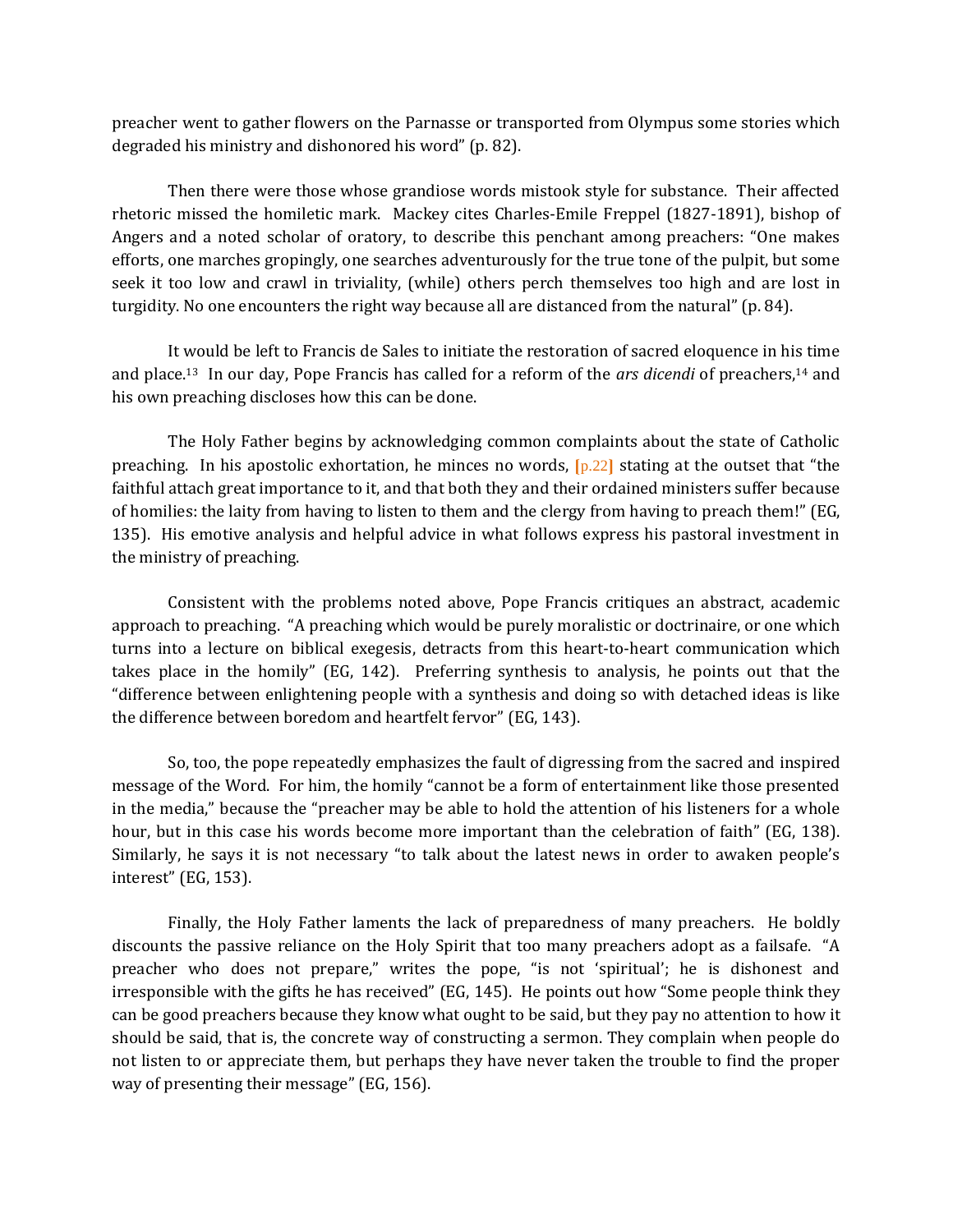Today, both the saint and the pope can come to the aid of Catholic preachers by offering solidly-grounded advice on the art of homiletics. Though worlds apart in terms of ecclesial contexts, we see that these two preachers share a common ground in terms of preparing, arranging, and delivering a homily. Their instruction on these matters holds a key to the revitalization of this form of ecclesial speech.

### $[p.23]$

## *Ars Praedicandi - The Shared Method of a Saint and a Pope*

With an astounding willingness to preach "each and every time he was asked, or when he thought it necessary, or useful for the good of souls,"<sup>15</sup> St. Francis de Sales sought to give, and taught others to give, "fatherly sermons."16 Pope Francis shares this parental solicitude as he calls upon preachers to have a "maternal attitude,"<sup>17</sup> one that he, himself, displays in the "meditations" given at daily Mass in St. Martha's, his residential chapel.18 In both cases, the saint and the pope demonstrate a remarkable convergence around four key questions about the art of preaching.

#### *(1) What does a preacher do?*

Instruction in homiletics necessarily acknowledges the multiplicity of dimensions that preaching comprises,<sup>19</sup> as well as the diverse occasions that contextualize a preacher's work. Nevertheless, every act of preaching proceeds from an understanding of what the preacher intends to do. Here the saint and the pope share a vision of what preaching is meant to be, and their consideration of the preacher's purpose governs their reflections on how to preach well. After all, as the saint points out, "It is the end that moves the agent to act, for every agent acts both for an end and according to an end" (OPP, 31).

In a definition rare for its comprehensiveness, and steeped in the four causes of Aristotelian philosophy,<sup>20</sup> St. Francis de Sales states: "to preach is the publication and declaration of God's will, made to men by one lawfully commissioned to that task, to the end of instructing and moving them to serve his divine Majesty in this world so as to be saved in the next" (OPP, 67). The link between "instructing" and "moving" will be explained below. At this point, what should be noted is the saint's emphasis on communicating God's will as the preacher's foremost concern.

For Pope Francis, a similar focus figures prominently in his instructions. Citing St. John Paul II, the current pope highlights the importance of proclaiming the divine will and our response to it. "It is worth remembering that 'the liturgical proclamation of the word of God, especially in the eucharistic assembly, is not so much a time for meditation and catechesis as a dialogue between God and his people, a dialogue in which the great deeds of salvation are proclaimed and the demands of the covenant are continually restated'" (EG, 137). Moreover, like St. Francis de Sales, Pope Francis points out that this proclamation is to be both instructional and motivational, "a proclamation that concentrates  $[p.24]$  on the essential, the necessary, which is also what is most stirring and attractive and makes the heart burn, as (it did) for the disciples in Emmaus."21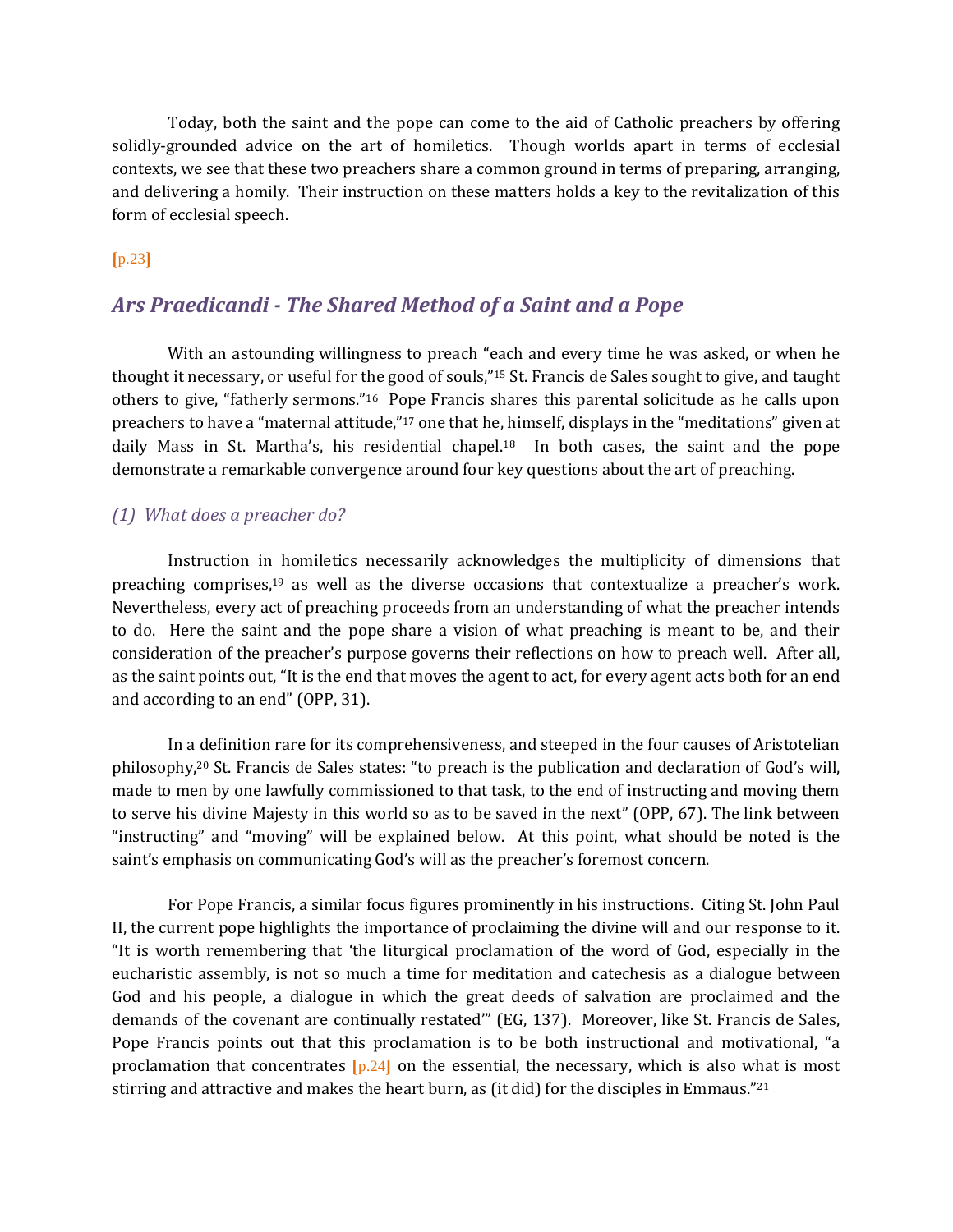Both the saint and the pope understand, and emphasize, that the focus of preaching is not the preacher's word, but God's. Its purpose is not, primarily, to exhort what people should do, but to proclaim what God has done for them. Attending to this divine intentionality creates the proper perspective for preaching, for the task of the homilist is to facilitate God's speaking to believers through God's own Word. Rightly understanding this sacred duty as what is to be cultivated in the pulpit, the preacher can set about the task of preparing what he is to do.

### *(2) How should the preacher prepare?*

For both the saint and the pope, preparation is critical to effective preaching; in the words of the former, "there is nothing that is more helpful to a preacher, makes his preaching more profitable, and is so pleasing to his hearers" (OPP, 21). In a remarkable similarity of instruction, both insist that this preparation extends far beyond the actual drafting of a homily to encompass the entire spiritual character of the preacher. Although they use different terminology, both Francis's consider four parallel aspects to be critical in a preacher's preparation, each of which is elucidated in greater detail in the pope's apostolic exhortation:

| for St. FRANCIS DE SALES <sup>22</sup>                 | for POPE FRANCIS (EG, 146-155)      |
|--------------------------------------------------------|-------------------------------------|
| habitual recollection<br>$\bullet$                     | reverence for the truth             |
| intimate commerce with God<br>$\bullet$                | personalizing the word<br>$\bullet$ |
| study & meditation on the sacred Writings<br>$\bullet$ | spiritual reading                   |
| the spirit of observation                              | an ear to the people                |

Known for his conscious awareness of God's never-ending presence, St. Francis de Sales revered the all-inclusive power of Sacred Scripture, writing "There is sufficient matter in Scripture for all of that (which must be preached); nothing further is needed" (OPP, 37). As Pope Francis explains, citing Blessed Paul VI, a preacher's reverence is an "attitude of humble and awe-filled veneration" that "recognizes that the word is always beyond us, that 'we are neither its master or owners, but its guardians, heralds and servants'" (EG, 146). From this reverential attitude comes the need to "understand the meaning of the words we read" and  $[p.25]$  to recognize "what the author primarily wanted to communicate … not only the author's ideas but the effect which he wanted to produce" (EG, 147). This, for the pope, is "the intrinsic power of the text which has been proclaimed," and a preacher's attention to it helps prevent misguided and/or ineffective interpretations (EG, 148).

Recognition of this power of Sacred Scripture invites a continual colloquy with God in prayer. St. Francis de Sales considers prayer a necessity for anyone who seeks holiness; in his classic *Introduction to the Devout Life,* he claims for it a unique power: "Since prayer places our intellect in the brilliance of God's light and exposes our will to the warmth of his heavenly love, nothing else so effectively purifies our intellect of ignorance and our will of depraved affections." He especially counsels a mental or meditative form of prayer that centers on the Gospel accounts of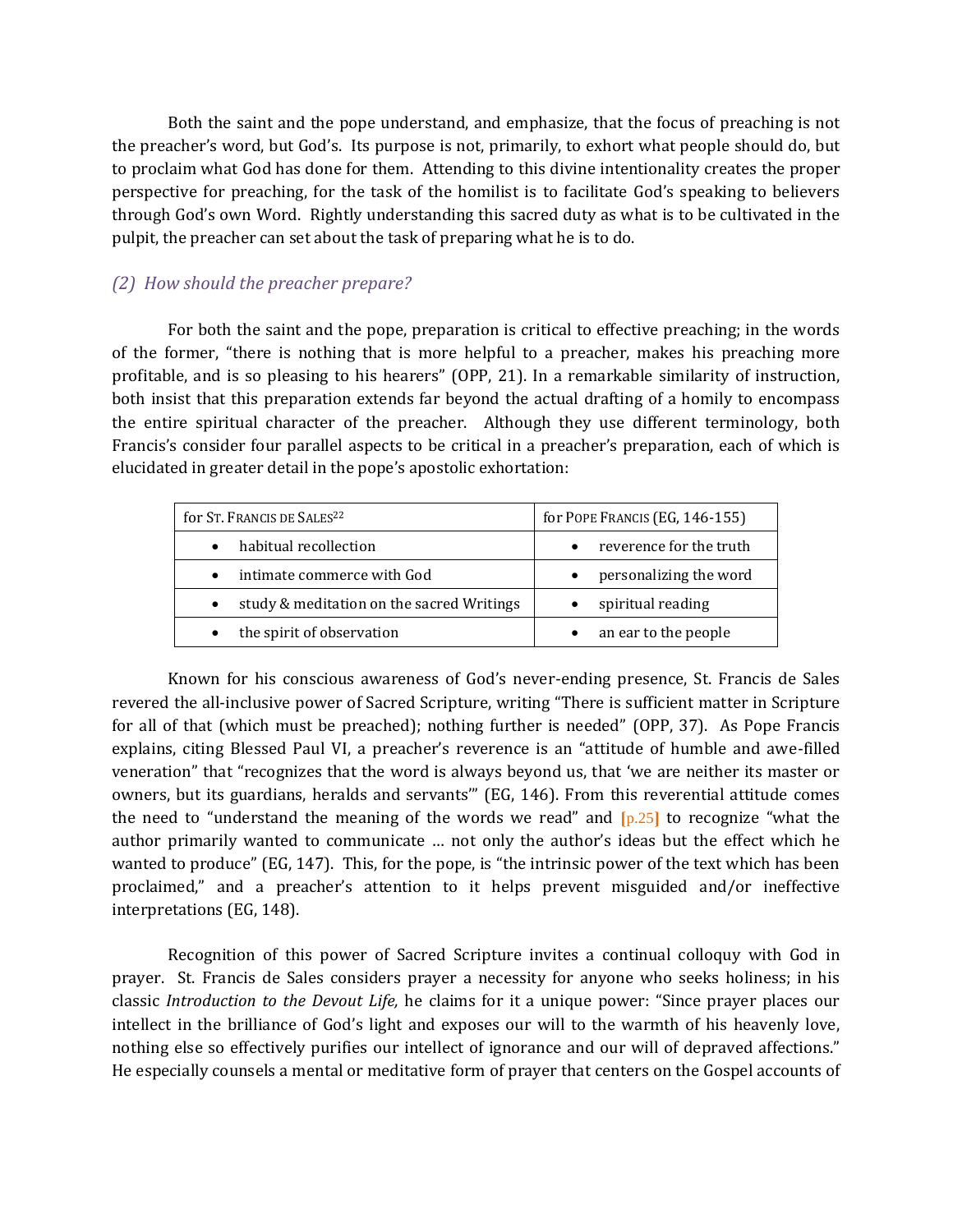the words and deeds of the Lord, where "You will learn his ways and form your actions after the pattern of his."<sup>23</sup>

So, too, Pope Francis desires that preachers "personalize" the Word of God in their own lives and "be the first to hear the word" which they are to preach. Confidently does he state that "The Sunday readings will resonate in all their brilliance in the hearts of the faithful if they have first done so in the heart of their pastor" (EG, 149). Because today's congregants "thirst for authenticity," and prefer listening to living witnesses, preachers "need to let (themselves) be penetrated by that word which will also penetrate others, for it is a living and active word" (EG, 150). Still, that Word is a two-edged sword. Thus, while the pope notes that what is essential "is that the preacher be certain that God loves him, that Jesus Christ has saved him and that his love always has the last word," he also adds that "if he (the preacher) does not take time to hear God's word with an open heart, if he does not allow it to touch his life, to challenge him, to impel him, and if he does not devote time to pray with that word, then he will indeed be a false prophet, a fraud, a shallow impostor" (EG, 151).

Beyond the importance of personal prayer, both the saint and the pope emphasize the need for study and learning. St. Francis de Sales was, himself, an immensely learned writer, whose erudition no doubt contributed to the wisdom of his preaching.24 The biblical texts which he so often cites permeated his formation as a preacher; so steeped was he in God's Word that one could claim he "had so assimilated the Sacred Bible that he possessed its language, its content, and its phrases in such a way that he used them as we do the words of our mother tongue."<sup>25</sup>

⦗p.26⦘ For an appreciation of Sacred Scripture that goes beyond academic learning, Pope Francis recommends the practice of *lectio divina*.<sup>26</sup> "This prayerful reading of the Bible is not something separate from the study undertaken by the preacher to ascertain the central message of the text; on the contrary, it should begin with that study and then go on to discern how that same message speaks to his own life" (EG, 152). In this way, he writes, the preacher allows God's word to enlighten and renew himself before he passes this divine inspiration on to those to whom he speaks.

Finally, both the saint and the pope emphasize the need for a preacher to prepare his words by also being attentive to the ones to whom he speaks. St. Francis de Sales readily demonstrated this cognizance. Vincent Kerns points to his "unusual sympathy born of true understanding" and his faculty of "putting himself into touch with his audience … according to the particular needs, dispositions, social habits and conditions of his listeners."<sup>27</sup>

Pope Francis describes this aspect of preparation as extending "an ear to the people." For the Holy Father, preaching is a pastoral task and an exercise in evangelical discernment that attends, necessarily, to both God's message and the needs of the faithful. The preacher, he writes, "needs to be able to link the message of a biblical text to a human situation, to an experience which cries out for the light of God's word" (EG, 154). This act of situating the preached word calls for, and emanates from, a "broad and profound sensitivity to what really affects other people's lives." In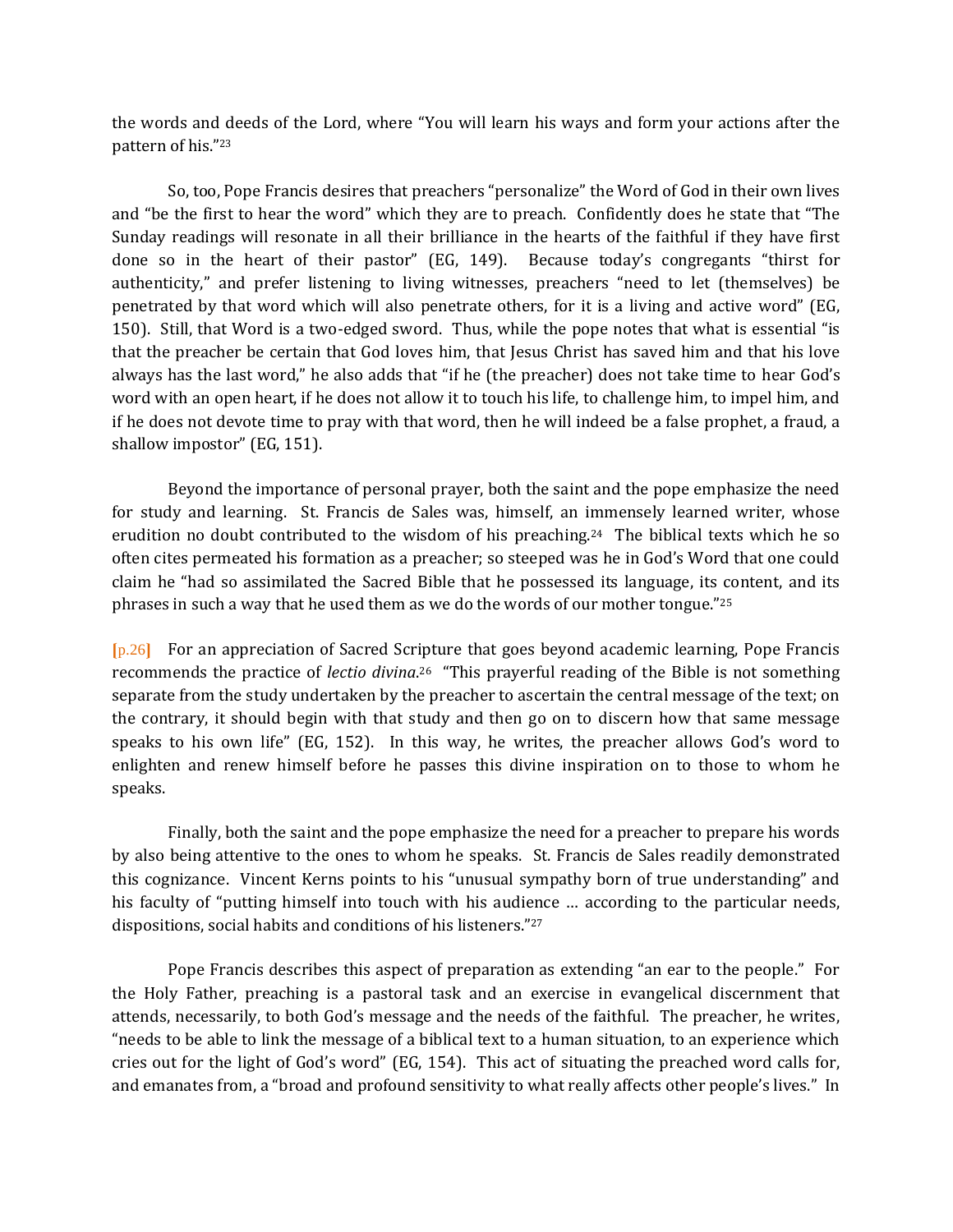this way, as the pope wittily suggests, the preacher "should never respond to questions that nobody asks" (EG, 155).

By adopting these approaches – a reverential attitude, personalized prayer, spiritual study, and an attentiveness to the lived realities of one's congregation – a preacher in the school of the two Francis's will find himself in an incessant state of preparation for his sacred task. And with that preparedness, he is well positioned to put his ideas in working order.

#### *(3) How should the preacher arrange the content?*

Each preacher undoubtedly has his own specific way of organizing his thoughts and words, but both the saint and the pope offer general advice on what elements should be included in any homily. Interestingly, they also concur on the ordering of these elements. Having been steeped in rhetoric through their Jesuit education, both suggest three fundamental actions that take place in a good homily.

For St. Francis de Sales, those three elements derive from his understanding that "the preacher must bring light to the intellect and warmth to the will"  $[p.27]$  (OPP, 32). In his letter on the subject, the saint also speaks of the necessity of delighting the congregation, not in the sense of entertaining them, but in terms of linking the instructional and motivational aspects of the homily: "What soul is so unfeeling that it does not take great pleasure from learning the path to heaven in so good and holy a way, and does not feel the greatest consolation in love of God?" (OPP, 32-33). Thus, we might chart the Salesian triad for good preaching as a matter of instructing, persuading, and moving.<sup>28</sup>

With respect to bringing light to the intellect, St. Francis de Sales calls for more than "a general intention of teaching God's ways" and says a preacher "ought to aim at some particular point in each sermon."29 What that point may be depends on the biblical text in question, and in his letter on the subject he explains how to understand and communicate it through the multiple "senses" of Scripture (i.e., literal, allegorical, anagogical, and tropological).<sup>30</sup> He also explains what else may be incorporated in making one's point (e.g., nature, history, the lives of the saints) and how to go about making that point (e.g., appealing to reason or using illustrations and comparisons). At the same time, he does not counsel trying to cover everything about a biblical text comprehensively!<sup>31</sup>

Having taught his hearers, the preacher must still convince them. While one might assume that effective teaching would, on its own, motivate listeners to live a good life, the reality is that congregations today need a direct reference to the persuasive element that connects the light of the intellect to the warmth of the will. Given society's information overload, those hearing homilies may unconsciously ask "so what?" when confronted with biblical truths proclaimed in their midst, and any preacher who seeks to inculcate behaviors associated with discipleship is likely to be met with an unspoken "why should I?" For this reason, after teaching the congregation about the sacred Word, the preacher in the Salesian tradition must actually *give* them the Good News. This is the element of "persuasion" that goes beyond mere knowledge of the biblical texts to convince people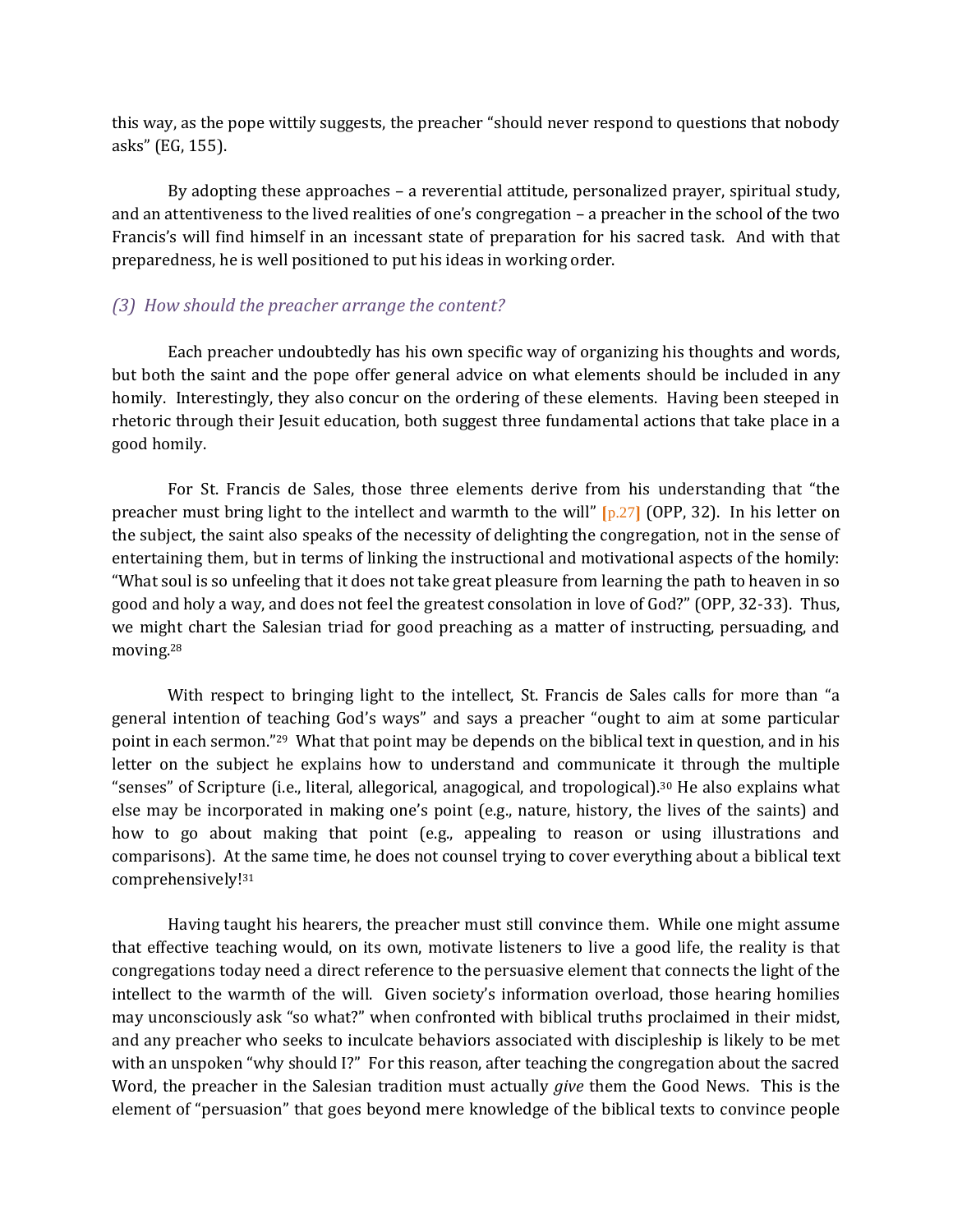that the sacred truth they hear in the liturgical readings is truly news for them in the current and specific situation of their lives.

Then, *after* winning them over to how God's words and deeds in Sacred Scripture are actually good for them in a way that surpasses all other goods, the preacher can "move" them with exhortations to act accordingly. To this end, St. Francis de Sales often counsels the promotion of virtues as a concrete means by which the affective love experienced in the hearing of the Good News can come to life in an effective love that characterizes the daily existence of those who  $[p.28]$ hear the Word proclaimed and preached, as it has done, for example, in the lives of saints.

Instructing-persuading-moving is likewise the conceptual paradigm taught by Pope Francis, though he uses different terminology and occasionally reverses the arrangement of the first two elements. In his interviews about preaching, the pope also offers several helpful images to elucidate how all three components work together.

First, the pope notes that "(a) beautiful homily, a genuine sermon must begin with the first proclamation, with the proclamation of salvation. There is nothing more solid, deep and sure than this proclamation. Then you have to do catechesis. Then you can draw even a moral consequence. But the proclamation of the saving love of God comes before moral and religious imperatives."<sup>32</sup> Elsewhere, he describes this proclamation as an "announcement," an angel-like action that distinguishes preaching from giving a conference.<sup>33</sup>

Then for the pope comes catechesis. While this involves teaching or instruction, the manner in which he promotes this element emphasizes its persuasive dimensions. Metaphorically, he speaks of acting as a "sower" of desire that will lead listeners to advance on their spiritual journey. Having reaped the value of the Word in his own heart, and having communicated that knowledge to his audience, the effective preacher "shows the directions in which it can be put into practice, and at the same time he sows a desire, a new hope, if he finds fertile ground that is suitable for the growth of the seeds."<sup>34</sup> The preacher does this, in the pope's second image, by adopting a maternal approach that "nourishes with affection, creating an adequate communicative and affective environment so that the Lord may dialogue with his people."<sup>35</sup> In this motherly conversation (EG 139-141), the preacher persuades with language that evokes encouragement or enthusiasm and with words that set hearts on fire (EG 142-144). By the warmth in his words, the preacher shares *the* Word effectively; about this persuasive power, Pope Francis writes: "Far from dealing with abstract truths or cold syllogisms, it communicates the beauty of the images used by the Lord to encourage the practise of good. The memory of the faithful, like that of Mary, should overflow with the wondrous things done by God. Their hearts, growing in hope from the joyful and practical exercise of the love which they have received, will sense that each word of Scripture is a gift before it is a demand" (EG 142).<sup>36</sup>

⦗p.29⦘ Sharing the Scriptural gift in this loving way then leads to a consideration of how the faithful might live it out in their lives, and this call to goodness constitutes the third element in the pope's triadic arrangement. For the Holy Father, the moral or behavioral consequences of what has been proclaimed stem from the dialogue initiated by a loving God. As for the saint so for the pope, this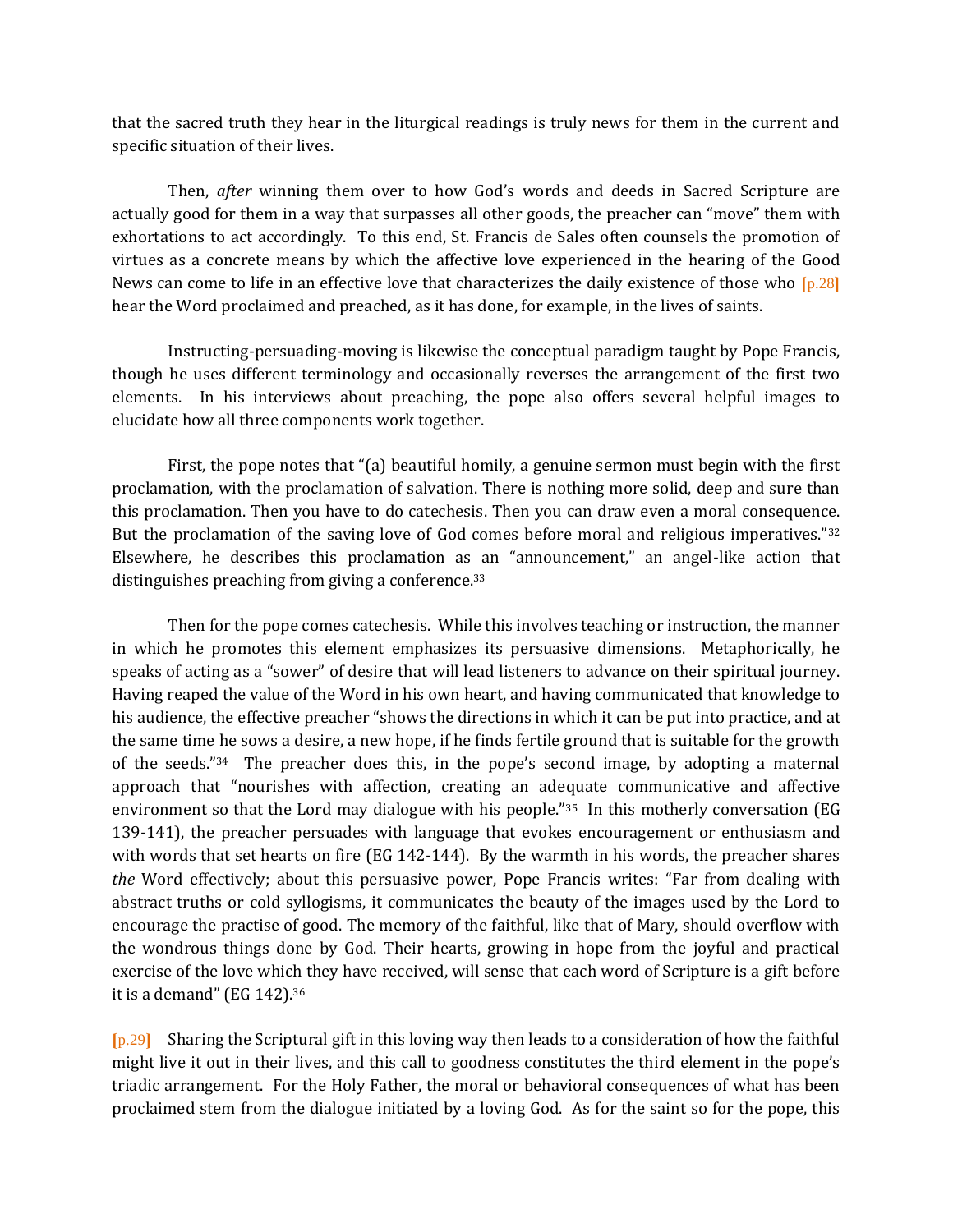exhortative element of the homily follows upon the instructional and motivational elements. Preachers who instead begin with, or focus primarily on, how people are to live their faith miss the mark; our discipleship is not a condition of faith but follows from, and is a response to, the truth and beauty that the preached Word intends to communicate. In this respect, "Christian identity, as the baptismal embrace which the Father gave us when we were little ones, makes us desire, as prodigal children … yet another embrace, that of the merciful Father who awaits us in glory. Helping our people to feel that they live in the midst of these two embraces is the difficult but beautiful task of one who preaches the Gospel" (EG 144).

Whether one arranges his homily according to the rhetorical strategy of St. Francis de Sales (instruct-persuade-move) or the dialogic meditation of Pope Francis (truth-beauty-goodness), both methods of ordering one's thoughts and words highlight the middle term. In other words, preaching that teaches truth may offer knowledge to one's mind. And preaching that exhorts goodness may provide impetus for one's action. But only preaching that shares the beauty and warmth of the "good news" will move the heart and soul of listeners to embrace, and be formed by, the salvation offered to them in Jesus Christ.<sup>37</sup>

#### *(4) How should the preacher deliver his words?*

While proper arrangement is critical to the preparation of a homily, skilled delivery is also essential to communicating effectively. Here, again, the saint and the pope share similar views on how a preacher should preach, particularly in terms of style, language, and length.

Unlike the forced affectation for which preachers in his day were known, St. Francis de Sales championed a more Stoic style. He counseled the use of language that is "clear, simple, and natural, without display of Greek, Hebrew, novel, or fancy words" and without use of "prefatory and ornamental phrases." He suggested, more generally, that preaching be "spontaneous, dignified, courageous, natural, sturdy, devout, serious, and a little slow" – all in contrast to the pedantic attitudes, gestures, and language adopted by his contemporaries. Those who heard the saint preach testified to how he followed his own sound advice:  $[p.30]$  "Say marvelous things, but do not say them well, and they are nothing. Say only a little but say it well, and it is very much" (OPP, 63-65).<sup>38</sup>

One speaks well, according to the saint, when one speaks heart-to-heart; after all, he writes, "the lips speak only to men's ears." Preaching from the heart means being "convinced of the doctrine we teach and of what we persuade." It becomes heartfelt when it is delivered "with affection and devotion, with simplicity and candor, and with confidence" (OPP, 63-64). This is a manner of preaching which, eschewing any sort of controversy or confrontation, "issues from love of neighbor rather than from indignation at them" (OPP, 66).<sup>39</sup> As he wrote at the outset of his letter: "To preach well it is sufficient to love well" (OPP, 16).

That sufficiency leads St. Francis de Sales to posit that speaking well does not require speaking at great length! While he does counsel preaching often – "there is need only for this to become a master" (OPP, 72) – nevertheless he claims it "is always best that our preaching be short rather than long" (OPP, 66). According to Camus, the saint recounts having learned from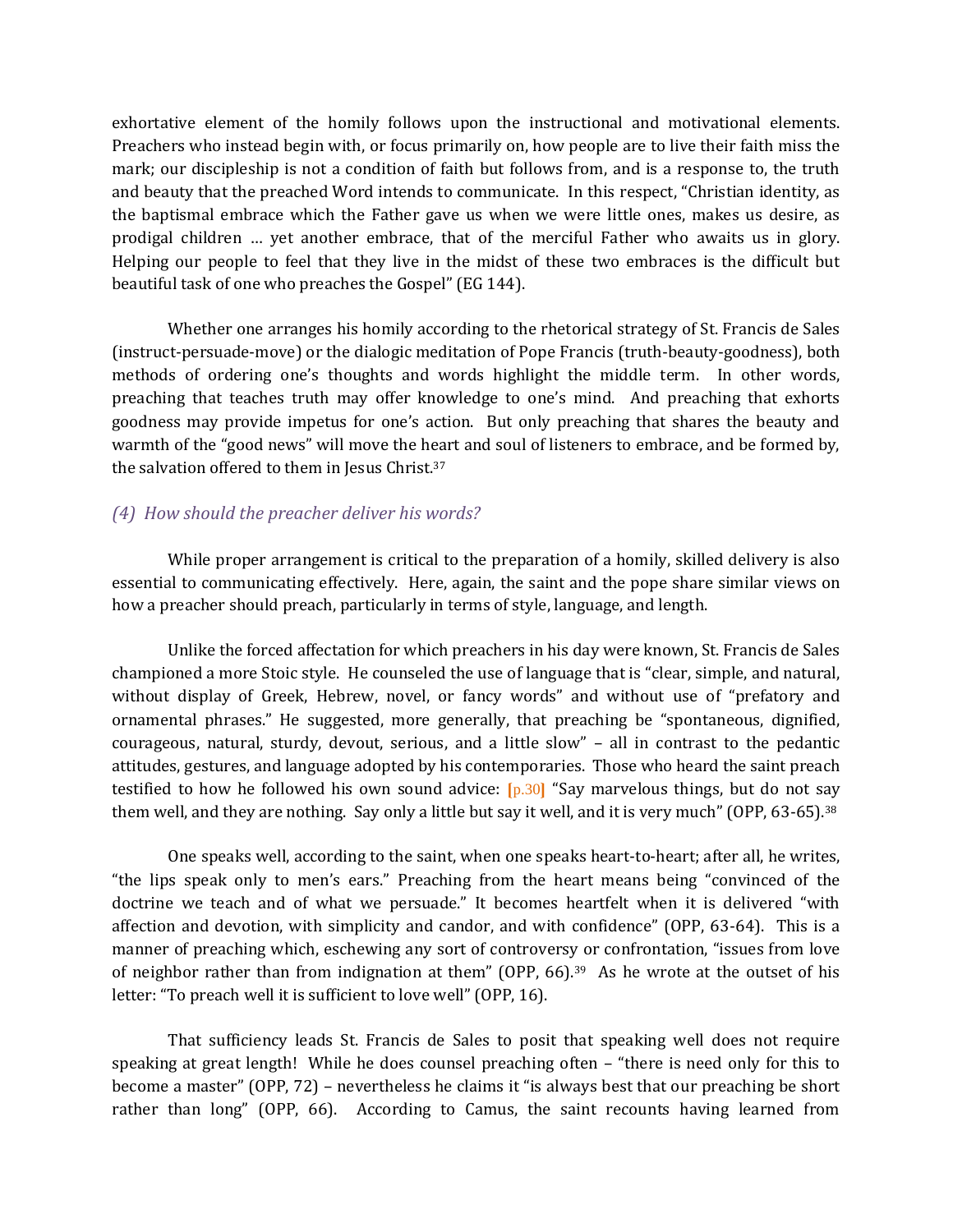experience that "the more you say, the less people will remember it; and the less you say, the more they will profit." From this, he concludes with an experiential judgment shared by congregants still today: "Indifferent preachers are bearable if they are brief, but even good preachers become intolerable when they are lengthy. Depend upon it there is no more detestable quality a preacher can possess than tediousness."<sup>40</sup>

For his part, Pope Francis shares many of the same concerns regarding homiletic delivery. Beyond reproving tedium,<sup>41</sup> he takes it a step further by claiming that attentiveness to "the way we preach is likewise a profoundly spiritual concern," for it entails both love of God, in the preacher's best use of his God-given talents, and love of neighbor, in the preacher's giving people the best he can do (EG, 156).

With the saint, the pope emphasizes the need for a restrained style, something he clearly demonstrates in his morning meditations. This means, first of all, that preachers should use simple language, not academic jargon or specialized words "which are not part of the ordinary language of their hearers." A simple style also calls for clarity of expression so that the homily does not "end up being incomprehensible because it is disorganized, lacks logical progression or tries to deal with too many things at one time" (EG, 158). To bring about this simplicity and clarity, Pope Francis strongly recommends that preachers employ imagery: "An attractive image makes the message seem familiar, close to home, practical and related to everyday life," while also helping people to "savour the message, awaken a desire, and move the will towards the Gospel" (EG, 157).

⦗p.31⦘ The pope's own simple, sometimes homespun, and always thought-provoking images facilitate the heartfelt preaching of which the saint spoke. So, too, do his messages. While preachers may sometimes need to be quite strong with their words – as is the Holy Father in his accusations or warnings $42$  – nevertheless the pope counsels preachers always to speak positively, "not so much concerned with pointing out what shouldn't be done, but with suggesting what we can do better" (EG, 159). As Antonio Spadaro points out, the pope's own preaching reveals how one can be "proactive, indicating a direction and shaping the future … not by concealing problems but rather by revealing them, always showing the road ahead."<sup>43</sup> To do this well, the pope instructs preachers always to exhort, never to command.

Finally, Pope Francis also recommends brevity in homiletic discourse. He instructs preachers to use measured words in a brief talk that avoids "taking on the semblance of a speech or a lecture" (EG, 138). He models this in his morning meditations, which typically are "focused on only one point, one topic: in order to have that clarity which facilitates comprehension."44 He also models the importance of speaking to persons, rather than reading to them.<sup>45</sup>

Whether in terms of language, style, length, or other features of the delivery of a homily, St. Francis de Sales and Pope Francis both agree that paying attention to how one speaks is of great importance for effective preaching. In this, as in all their shared instruction, the two Francis's are of one mind and one voice.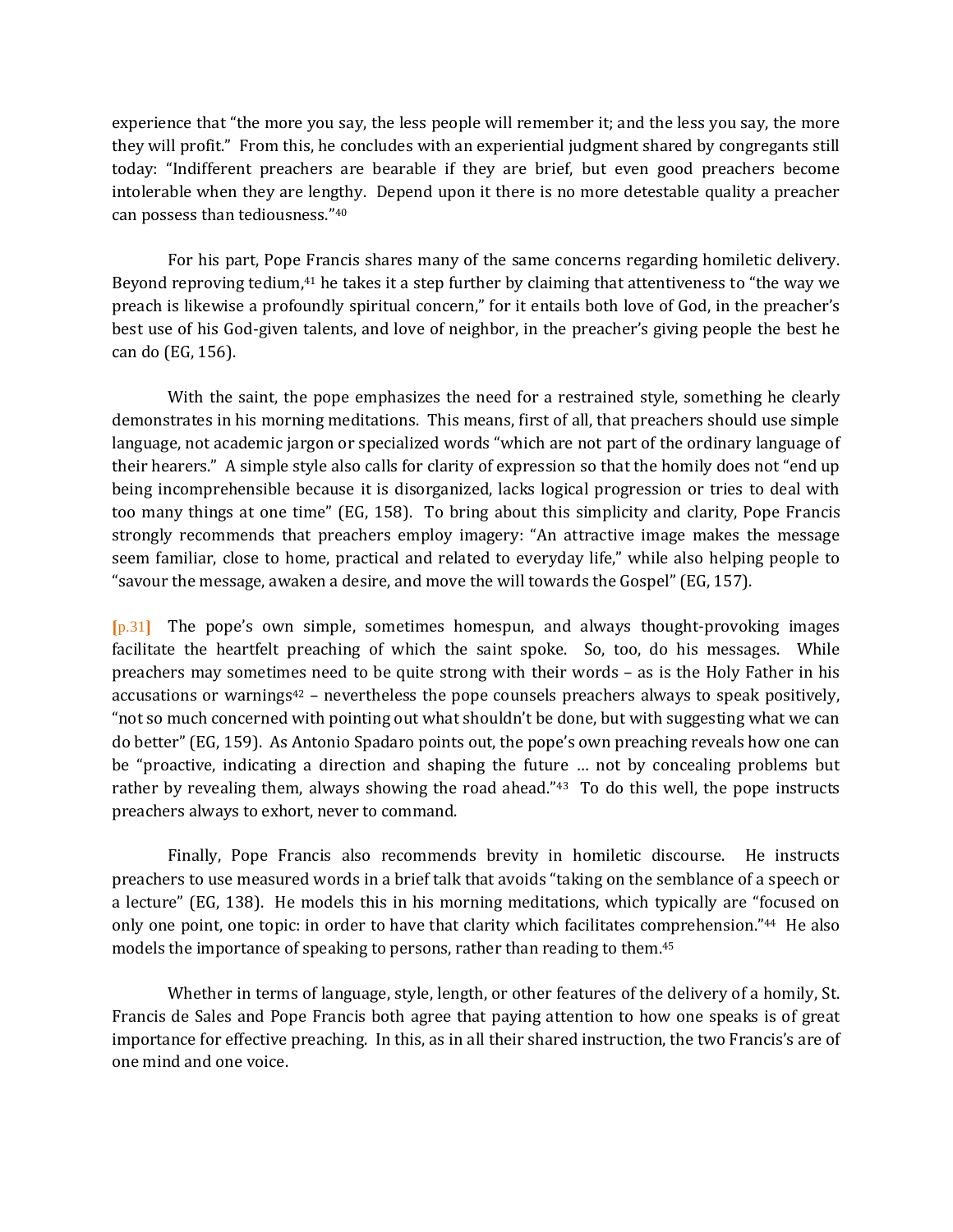#### *Two Masters, One Vision*

 $\overline{a}$ 

Despite being separated by four centuries, St. Francis de Sales and Pope Francis share an uncanny semblance of speech and of example when it comes to the art of preaching. Their instructions, summarized in this essay, disclose a common concern for the state of Catholic preaching, as well as a common instruction to bring about more adept homiletics.

One might surmise that their commonalities with regard to preaching stem from a shared formation in spirituality – both Jesuit and Salesian<sup>46</sup> – which the saint experienced during his studies in Paris and Padua,<sup>47</sup> and the pope learned while attending a Salesian school in Argentina.<sup>48</sup> This may well be so and deserves further investigation. For now, what we know for sure is that both Francis's – the saint and the pope – can be considered masters of sacred eloquence, both in their  $[p.32]$  own preaching and also through the teaching they offer to all who are called to share the Word of God from the pulpit today.

\* \* \* \* \* \*

<sup>&</sup>lt;sup>1</sup> THOMAS DAILEY. *Live Today Well: St. Francis de Sales's Simple Approach to Holiness* (Manchester, NH: Sophia Institute Press, 2015), 3-6.

<sup>2</sup> FRANCIS DE SALES, *On the Preacher and Preaching*, Trans. John K. Ryan (Chicago: H. Regnery Co., 1964). This lengthy letter offers fraternal advice "on the right ways to preach" to Andre Frémyot, the brother of St. Jane Frances de Chantal, on the occasion of his taking up residence as the archbishop of Bourges. Hereafter cited in-text as OPP.

<sup>3</sup> POPE FRANCIS, *Evangelii gaudium*, Apostolic Exhortation on the Proclamation of the Gospel in Today's World, 24 November 2013. Online at http://w2.vatican.va/content/francesco/en/apost\_exhortations/documents/papa-francesco\_esortazione-ap\_ 20131124\_evangelii-gaudium.html. Hereafter cited in-text as EG.

<sup>4</sup> WILLIAM J. BYRON and CHARLES ZECH, "Why They Left: Exit interviews shed light on empty pews," *America* 206/14 (30 April 2012). Online at www.americamagazine.org/issue/5138/article/why-they-left.

<sup>5</sup> PEW Research Center, "Choosing a New Church or House of Worship," 23 August 2016. Online at www.pewforum.org/2016/08/23/1-the-search-for-a-new-congregation/.

<sup>6</sup> RICHARD JOHN NEUHAUS, "Low Expectations and Catholic Preaching," *First Things* (April 2004): 62-64.

<sup>7</sup> BENEDICT XVI, *Verbum Domini*, Apostolic Exhortation on the Word of God in the Life and Mission of the Church, 30 September 2010, no. 59. Online at http://w2.vatican.va/content/benedict-xvi/en/ apost\_exhortations/documents/hf\_benxvi\_exh\_20100930\_verbum-domini.html.

<sup>8</sup> JOHN J. CONLEY, S.J., "How not to preach," *America* 212/3 (2 February 2015). Online at www.americamagazine.org/ issue/how-not-preach.

<sup>9</sup> JAMES FIELD, "Don't hijack the homily," *U.S. Catholic* (May 2007): 24-26.

<sup>10</sup> *Preaching the Mystery of Faith: The Sunday Homily* (Washington, DC: U.S. Conference of Catholic Bishops, 2012), 2.

<sup>11</sup> Archbishop Socrates Villegas, in a homily to priests on Holy Thursday (2 April 2015), as reported online at www.rappler.com/nation/88758-bishop-warning-homily-abuse.

<sup>12</sup> DOM BENEDICT MACKEY, *St. Francis de Sales as Preacher: A Study*, trans. Thomas F. Dailey, O.S.F.S. (Bangalore, India: Indian Institute for Spirituality, 1992).

<sup>13</sup> As noted in VINCENT KERNS, *Pulpit and Pew: A Study in Salesian Preaching* (Visakhapatnam, India: S.F.S. Printing, 1976), 15, the document from Pope Pius IX conferring on St. Francis de Sales the title of Doctor of the Church includes this affirmation: "He gave the wisest precepts and, after the example of the holy Fathers, caused the dignity of sacred eloquence, which had become lowered in the lapse of time, to be restored to its ancient splendor. From his school came those most eloquent orators who produced such abundant fruit throughout the whole Church. He was held by all, therefore, to be the restorer and master of sacred eloquence."

<sup>14</sup> JORGE MARIO BERGOGLIO, S.J., "*L'Ars Celebrandi,*" online at www.vicariatusurbis.org/SITO/ L'ars%20celebrandi.pdf. In this presentation for the 2005 plenary assembly of the Congregation for Divine Worship and the Discipline of the Sacraments, the future Pope Francis argued specifically for the publication of a text that would elucidate the pastoral and spiritual approaches to be assumed by the celebrant of Sunday Masses, including commentary on how the priest speaks in pronouncing the prescribed texts and in the "free formulation" of the homily.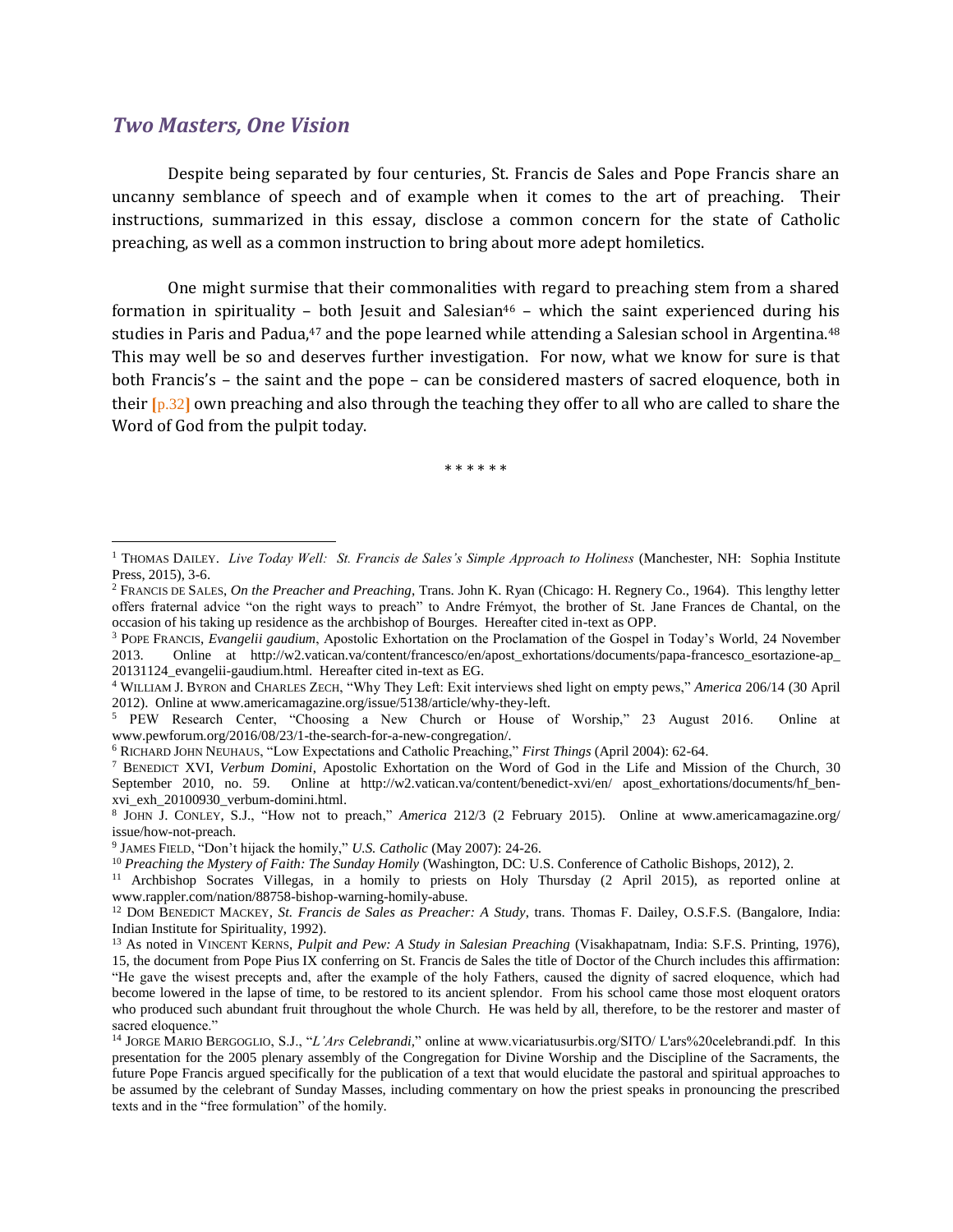<sup>15</sup> E.-J. LAJEUNIE, *Saint Francis de Sales: The Man, the Thinker, His Influence*, trans. Rory O'Sullivan, O.S.F.S. (Bangalore, India: S.F.S. Publications, 1987), II, 58. Kerns, *Pulpit and Pew*, claims: "In Paris, alone, one year, he preached 365 sermons" (p. 1). See also J. P. CAMUS, *The Spirit of S. Francis* ⦗p.33⦘ *de Sales, Bishop and Prince of Geneva,* trans. H.L. Sidney Lear (New York: Longmans, Green, and Co., 1921), 279-280, who recounts the story of how the saint's father complained that he preached so frequently that no one thought much of him, to which the saint responded, "Believe me, we don't preach half enough" and added, "*nunquam satis dicitur quod nunquam satis discitur*" (what is never repeated enough is never learned enough).

<sup>16</sup> LAJEUNIE, *Saint Francis de Sales,* II, 54-56: "He was therefore a father to his people and his ideal was to speak as a father to his sons; his goal was 'the fatherly sermon'." Cf. KERNS, *Pulpit and Pew*, 15, citing another letter from the saint in which he gives advice on the "fatherly sermon of a bishop."

<sup>17</sup> JORGE MARIO BERGOGLIO/PAPA FRANCESCO, *Nei tuoi occhi é la mia parola: Omelie e Discorsi di Buenos Aires 1999-2013*, introduzione e cura di Antonio Spadaro, S.I. (Milano: Rizzoli, 2016), xxvi.

<sup>18</sup> The brief homilies given by Pope Francis, summaries of which are published by Vatican Radio, have become a new source of papal teaching but are categorized in a way different from the scripted homilies he proclaims on public occasions. The former Vatican spokesperson, Fr. Federico Lombardi, has explained that these "meditations" differ from official papal teachings in as much they are given spontaneously, rather than from prepared texts, and are intended to communicate with more familiarity than formality. In *Nei tuoi occhi*, xxiii, Fr. Spadaro describes them as "inspired inflection" (*estroflessa*) – not the elaboration or explanation of concepts, but a spoken word that embraces the pope's own humanity together with that of his audience, thereby creating a language of real interlocution. A collection of these homilies, edited and introduced by Fr. Spadaro, has been published in English as POPE FRANCIS*, Encountering Truth: Meeting God in the Everyday*, trans. Matthew Sherry (New York: Image, 2015).

<sup>19</sup> See EDWARD FOLEY (ed.), *A Handbook for Catholic Preaching* (Collegeville, MN: Liturgical Press, 2016), which includes chapters on the biblical, doctrinal/catechetical, mystagogical, and liturgical/sacramental genres of preaching.

<sup>20</sup> RYAN, *On the Preacher and Preaching*, 101-02, n. 5: "This definition sums up the essential character of preaching as St. Francis de Sales sees it.... It is a real definition, a statement of the essence of the thing in question. It gives the essential, objective nature of preaching in terms of its four causes. The material cause is God's will; the formal cause its public declaration; the efficient cause, one sent to preach. It will be noted that the definition gives both the proximate and the remote final cause of preaching, the latter being the salvation of the hearer."

<sup>21</sup> *Encountering Truth*, xx.

<sup>22</sup> MACKEY, *A Study*, 16.

 $\overline{a}$ 

<sup>23</sup> *Introduction to the Devout Life*, trans. John K. Ryan (New York: Images Books, 2003), pt. II, chap.1, p. 70.

<sup>24</sup> RYAN, *On the Preacher and Preaching*, 14: "Because of his thorough education in philosophy, theology, law, and classical literature, and because of native genius, capacity for study, and industry, his knowledge is wide and deep but never obtrusive or used without need."

<sup>25</sup> L. GROPPI, "Formazione teologica di S. Francesco di Sales," estratto dalla tesi di laurea, *La formazione di San Francesco di Sales al suo magistero ecclesiastico* (Roma: n.p., 1951), 87.

<sup>26</sup> In four stages – *lectio, meditatio, oratio, contemplatio* – this method of engaging with Sacred Scripture incorporates (1) a *reflective reading* of a biblical text, (2) a *meditative listening* to what the Holy Spirit is saying through the text, (3) a *prayerful conversation* with God in response to the Spirit's inspiration, and (4) a *silent appreciation* of God's living word being communicated in the text.

<sup>27</sup> KERNS, *Pulpit and Pew*, 5, 8 (citing Amedee de Margerie).

<sup>28</sup> One could suggest a close comparison here with what St. Francis de Sales teaches about mental prayer ("meditation") in the second part of the *Introduction to the Devout Life*, where he explains the three major movements as considerations of a biblical scene, affections inspired in the heart, and resolutions to act in ways that make one's prayer effective.

<sup>29</sup> CAMUS, *The Spirit of S. Francis de Sales*, 283.

<sup>30</sup> PAULINE VIVIANO offers a helpful explanation of these medieval concepts online at www.usccb.org/ bible/national-bibleweek/upload/viviano-senses-scripture.pdf

#### $[p.34]$

<sup>31</sup> *On the Preacher and Preaching*, 56: "When we discuss a gospel containing many statements, it is necessary to consider those on which we wish to dwell, see what virtues they treat, speak briefly about them in the way I have stated for a single text, and run through and paraphrase the others."

<sup>32</sup> *Encountering Truth*, xx.

<sup>33</sup> *Nei tuoi occhi*, viii: "The homily is the announcement of the Word of God, the conference is the explanation of the Word of God. The homily is the announcement, it is to do (as) the angel. The conference is to do (as) the doctor/professor."

<sup>34</sup> *Encountering Truth*, xxi.

<sup>35</sup> *Encountering Truth*, xxiii.

<sup>36</sup> Cf. his homily at a Mass with priestly ordinations (26 April 2015), online at http://w2.vatican.va/content/francesco/ en/homilies/2015/documents/papa-francesco\_20150426\_omelia-ordinazioni-sacerdotali.html: "May this be the nourishment of the People of God; may your homilies not be boring; may your homilies touch the heart of the people because they come from your heart, because what you're telling them is what you carry in your heart. It is in this way that the Word of God is passed on and thus your teaching will be a joy and support to Christ's faithful; the fragrance of your lives will be your testimony, because